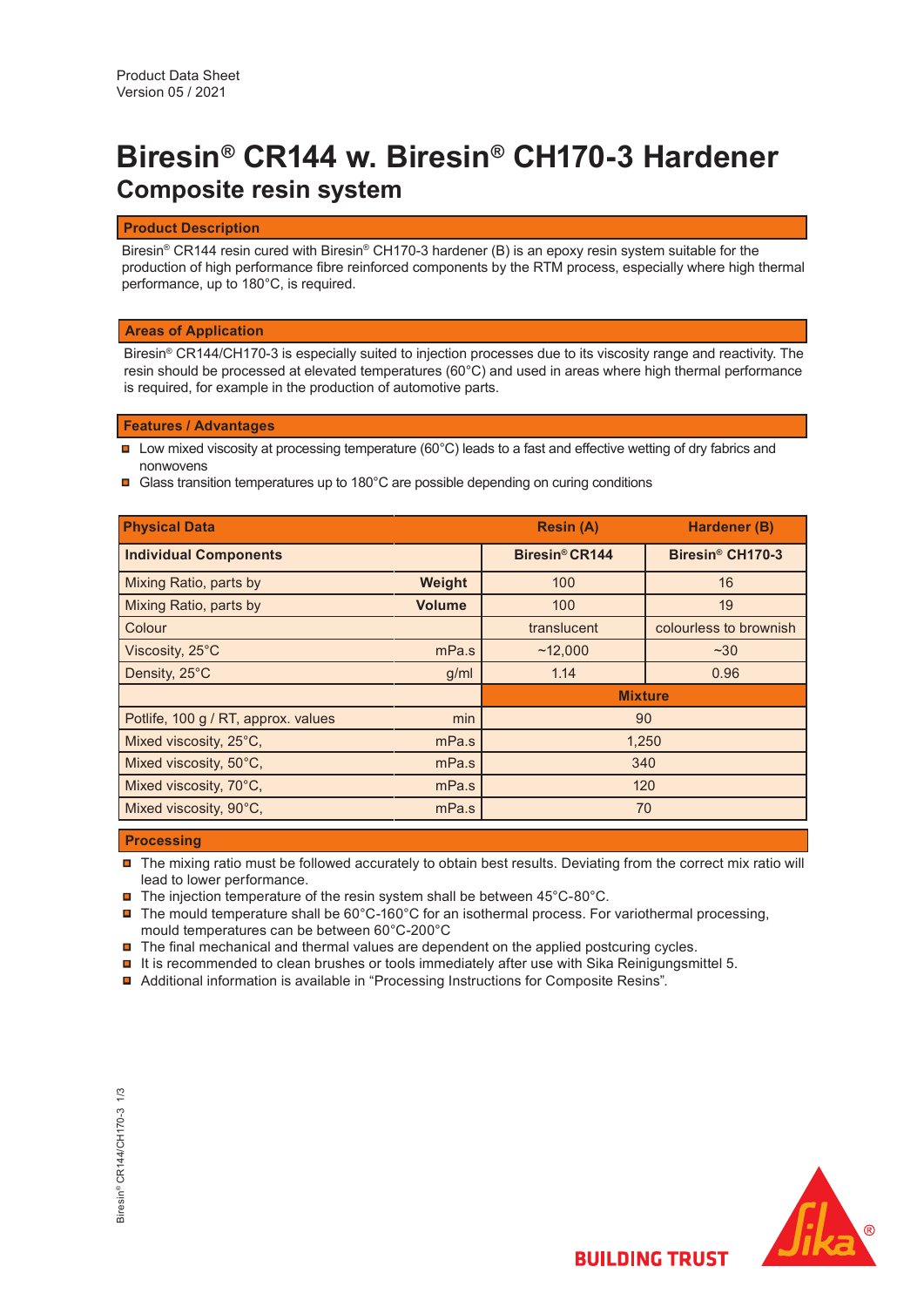| Typical Mechanical Properties of Fully Cured Neat Resin: approx. values after 3 h / 60 and 4 h / 160°C |                   |                   |                  |  |  |  |  |
|--------------------------------------------------------------------------------------------------------|-------------------|-------------------|------------------|--|--|--|--|
| Biresin <sup>®</sup> CR144 resin (A)                                                                   | with hardener (B) |                   | Biresin® CH170-3 |  |  |  |  |
| Tensile strength                                                                                       | <b>ISO 527</b>    | <b>MPa</b>        | 69               |  |  |  |  |
| <b>Tensile E-Modulus</b>                                                                               | <b>ISO 527</b>    | <b>MPa</b>        | 2,650            |  |  |  |  |
| Elongation at break                                                                                    | <b>ISO 527</b>    | $\frac{0}{0}$     | 6.1              |  |  |  |  |
| Flexural strength                                                                                      | <b>ISO 178</b>    | <b>MPa</b>        | 128              |  |  |  |  |
| <b>Flexural E-Modulus</b>                                                                              | <b>ISO 178</b>    | <b>MPa</b>        | 2,750            |  |  |  |  |
| Density                                                                                                | <b>ISO 1183</b>   | g/cm <sup>3</sup> | 1.17             |  |  |  |  |
| Compressive strength                                                                                   | <b>ISO 604</b>    | <b>MPa</b>        | 135              |  |  |  |  |
| Shore hardness                                                                                         | <b>ISO 868</b>    |                   | D 86             |  |  |  |  |
| Impact resistance                                                                                      | <b>ISO 179</b>    | kJ/m <sup>2</sup> | 28               |  |  |  |  |

| Thermal Data, neat resin specimen: approx. values after 3 h / 60 and 4 h / 160°C |                   |               |                              |  |  |  |
|----------------------------------------------------------------------------------|-------------------|---------------|------------------------------|--|--|--|
| <b>Biresin<sup>®</sup> CR144</b> resin (A)                                       | with hardener (B) |               | Biresin <sup>®</sup> CH170-3 |  |  |  |
| <b>Heat distortion temperature</b>                                               | ISO 75B           |               | 170                          |  |  |  |
| <b>Glass transition temperature</b>                                              | ISO 11357         | $^{\circ}$ C. | 172                          |  |  |  |

| <b>Packaging (net weight, kg)</b>         |       |     |    |    |
|-------------------------------------------|-------|-----|----|----|
| Biresin <sup>®</sup> CR144 resin (A)      | 1.000 | 200 |    | 10 |
| Biresin <sup>®</sup> CH170-3 hardener (B) |       | 180 | 16 |    |

#### **Storage**

■ Minimum shelf life of Biresin®CR144 resin (A) is 24 month and of Biresin® CH170-3 hardener (B) is 12  $\,$ month under room conditions (18 - 25°C), when stored in original unopened containers.

- After prolonged storage at low temperature, crystallisation of resin (A) may occur. This is easily removed by warming up for a sufficient time at a minimum of 60°C.
- Containers must be closed tightly immediately after use. The residual material needs to be used up as soon as possible.

#### **Health and Safety Information**

For information and advice on the safe handling, storage and disposal of chemical products, users shall refer to the most recent Safety Data Sheet (SDS) containing physical, ecological, toxicological and other safety related data.

#### **Disposal considerations**

Product Recommendations: Must be disposed of in a special waste disposal unit in accordance with the corresponding regulations.

Packaging Recommendations: Completely emptied packagings can be given for recycling. Packaging that cannot be cleaned should be disposed of as product waste.

#### **Value Bases**

All technical data stated in this Product Data Sheet are based on laboratory tests. Actual measured data may vary due to circumstances beyond our control.





**BUILDING TRUST**